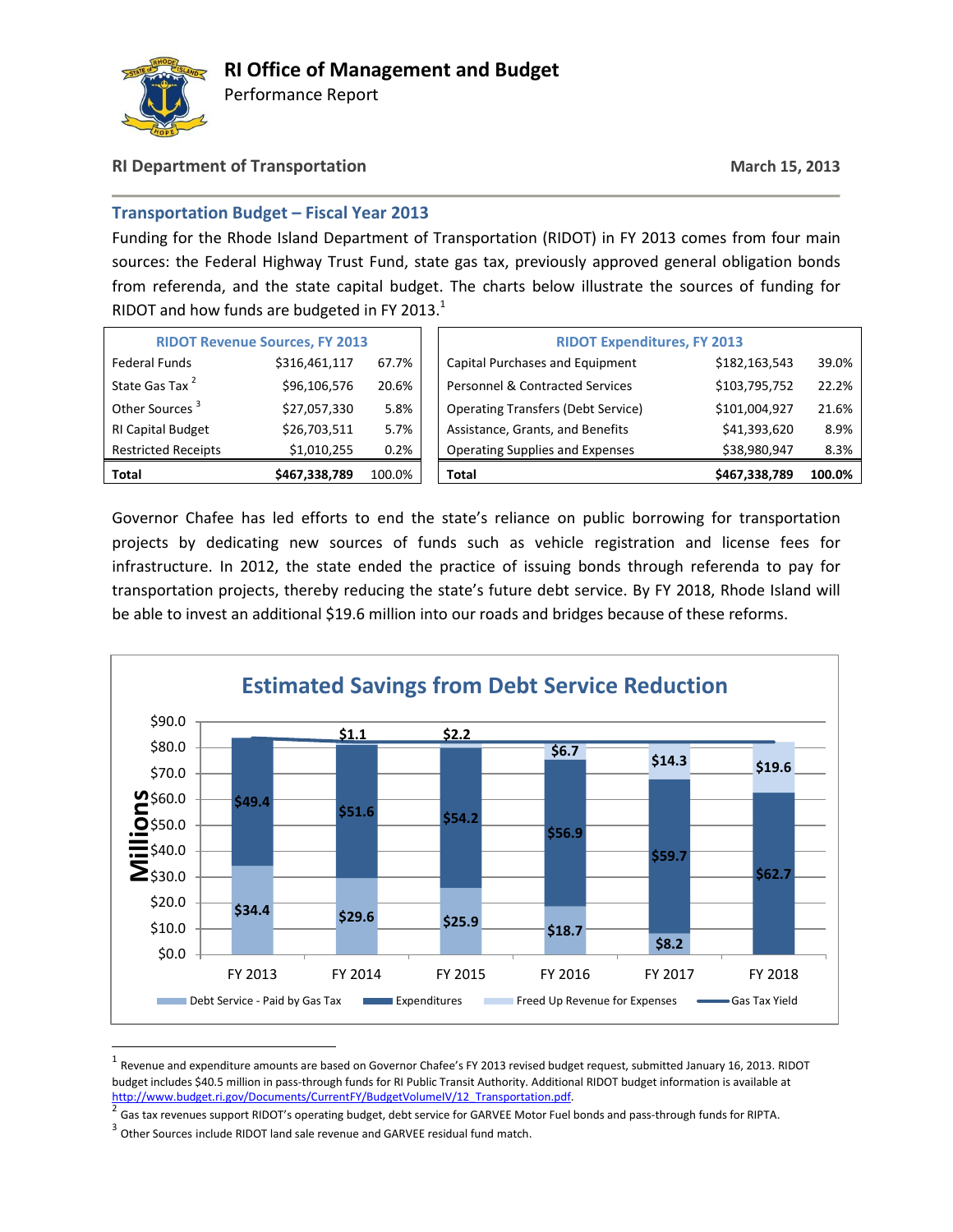# ROADWAY FATALITIES

RIDOT is committed to reducing the number of fatalities on Rhode Island roadways. A fatality for this purpose is defined as any death that occurs within 720 hours following a crash on RI traffic ways.



**Key Points:**

- $\bullet$ Roadway fatalities in Rhode Island have decreased 21 percent over the last 7 years.
- RIDOT's objective is to move toward zero deaths with an interim goal to halve fatalities  $\bullet$ and serious injuries by 2030. This amounts to an annual reduction of 3.2 percent.

The department's efforts to reduce fatalities are outlined in its Strategic Highway Safety Plan, available on the department's website at http://www.dot.ri.gov.

# FEDERAL INACTIVE LIST PROJECTS

The federal inactive list is a management tool that the department uses to identify federally-funded projects that are experiencing delays and resolve the issue(s) causing the delay.

## Figure B: Percent of Projects on Federal Inactive List



## **Key Points:**

- In 2012, the percent of projects on the federal inactive reduced from over 6.0 percent  $\bullet$ to less than 2.0 percent.
- The department's objective is for less than 4.0 percent of projects to be on the list.  $\bullet$

The percent of delayed and inactive projects is a dynamic figure that changes each month as projects are added to the list due to inactivity and projects fall off the list due to the department addressing the root causes of inactivity.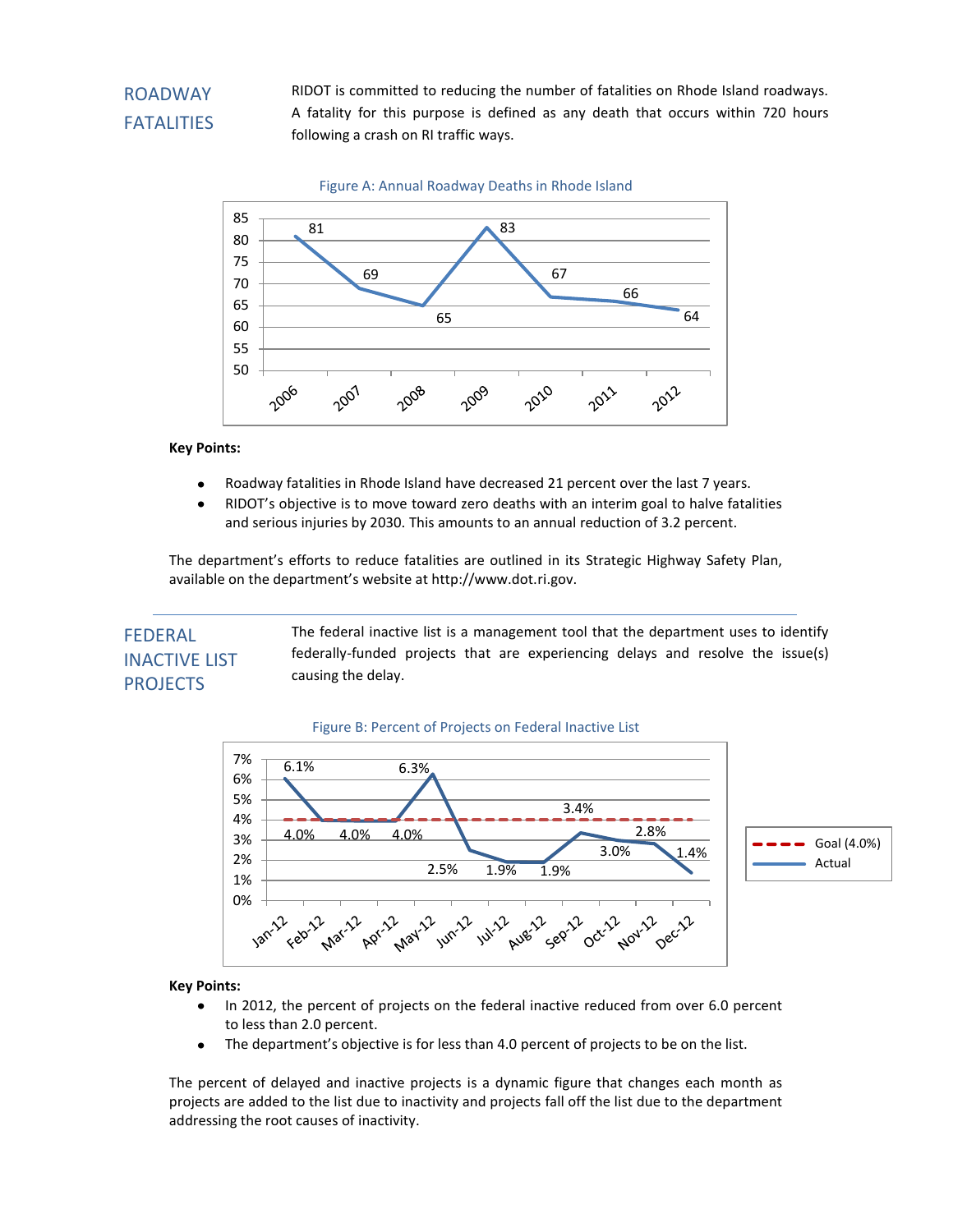# TIMELINESS OF **CONSTRUCTION PROJECTS**

When construction projects are completed on time or ahead of schedule, public benefits include improved safety, mobility, and livability. The graph below reflects the percent of RIDOT construction projects completed on-time or ahead of schedule.

Figure C: Percent of Projects On-time or Ahead of Schedule



## **Key Points:**

- $\bullet$ RIDOT's objective is to have at least 75.0 percent of projects completed on-time or ahead of schedule.
- Office of Management and Budget (OMB) began tracking this data in July 2012.

The condition of Rhode Island bridges has been ranked amongst the worst in the nation. The mission of RIDOT is to improve the state's transportation infrastructure. **STRUCTURALLY** 

# BRIDGE DECKING

DEFICIENT

## Figure D: Percent of Bridge Decking that is Structurally Deficient



**Key Points:**

- Prior to October 2012 (see arrow) this measure included all Rhode Island bridges. The  $\bullet$ measure was modified to include bridges on the National Highway System (NHS), as required by the new federal transportation law MAP-21. As of December 2012, 19.0 percent of NHS bridge surface area in Rhode Island was deemed structurally deficient.
- In January 2013, the Department established a goal for less than 10.0 percent of bridge  $\bullet$ surface area to be designated "structurally deficient."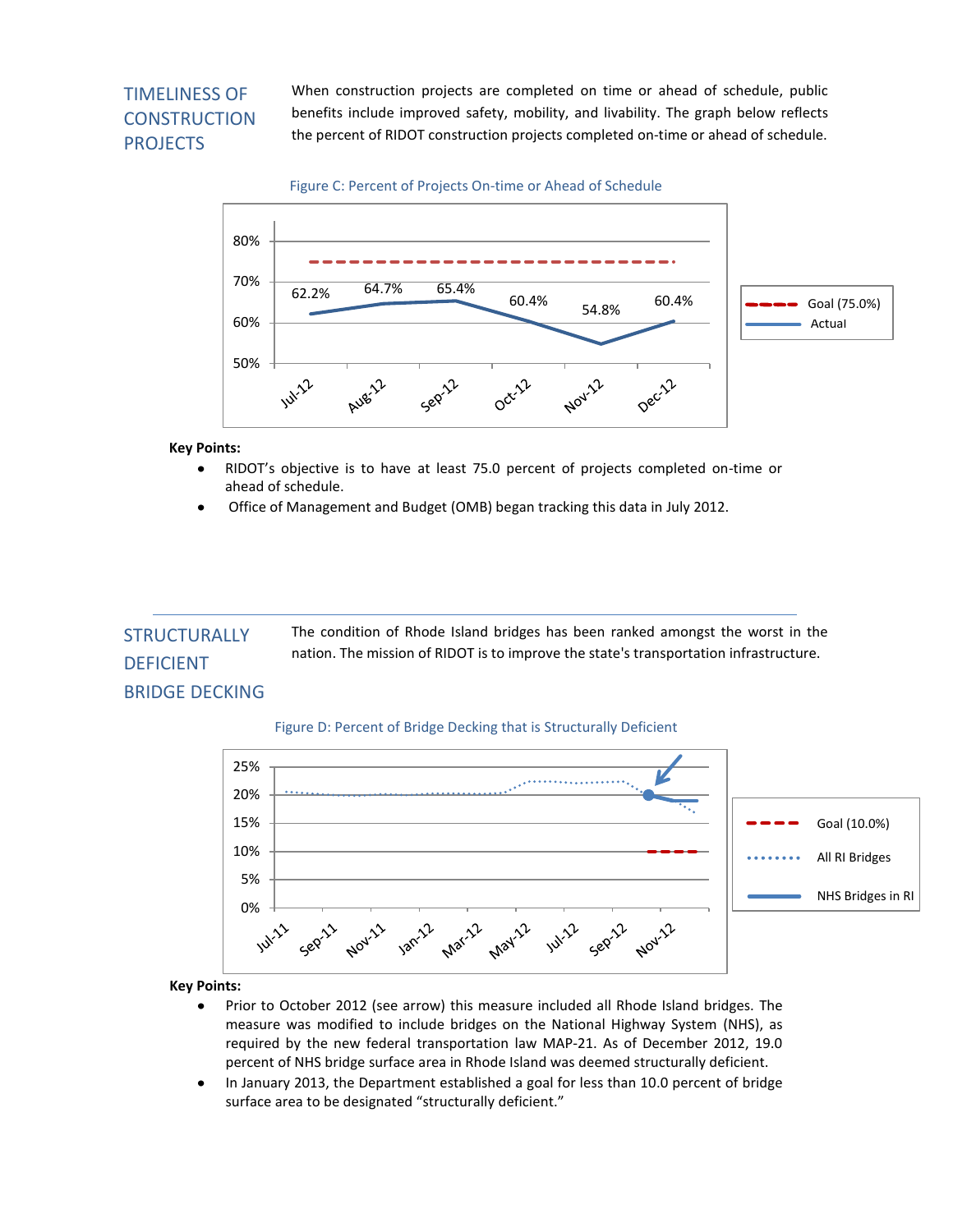# MAINTENANCE **ACTIVITIES**

RIDOT's responsibility is to to keep state-operated roadways safe, operable, and clean by performing activities such as grass cutting, pavement repairs, drainage system maintenance, snow plowing, and removal of litter, sediment, and graffiti.



Figure E: Total RIDOT Maintenance Crew Hours

# **Key Points:**

- This graph does not reflect winter maintenance overtime hours.  $\bullet$
- OMB began tracking this data in April 2012. Objective development and analysis is ongoing.

The total number of RIDOT crew hours is dependent on weather conditions, emergencies requiring reprioritization of daily activities, and available staff.

# SALT APPLICATION

The Department is committed to reducing winter costs and alleviating environmental concerns related to the use of salt products to treat roadways during winter storms. RIDOT has retro-fitted a portion of its winter operations fleet to use a closed-loop system to reduce salt usage in winter storms.



#### Figure F: Average Pounds of Salt per Lane Mile

**Key Points:**

- $\bullet$ This graph represents average salt usage for all RIDOT and contractor equipment, in pounds per lane-mile. The solid line represents usage for the entire fleet, while the dot illustrates the amount used by fleet equipment equipped with closed-loop systems as of 1/30/2013.
- The Department has reduced roadway salt application by more than 27.0 percent over  $\bullet$ the last seven years. For additional information about winter maintenance cost reductions, see the *Focus on Performance* page.